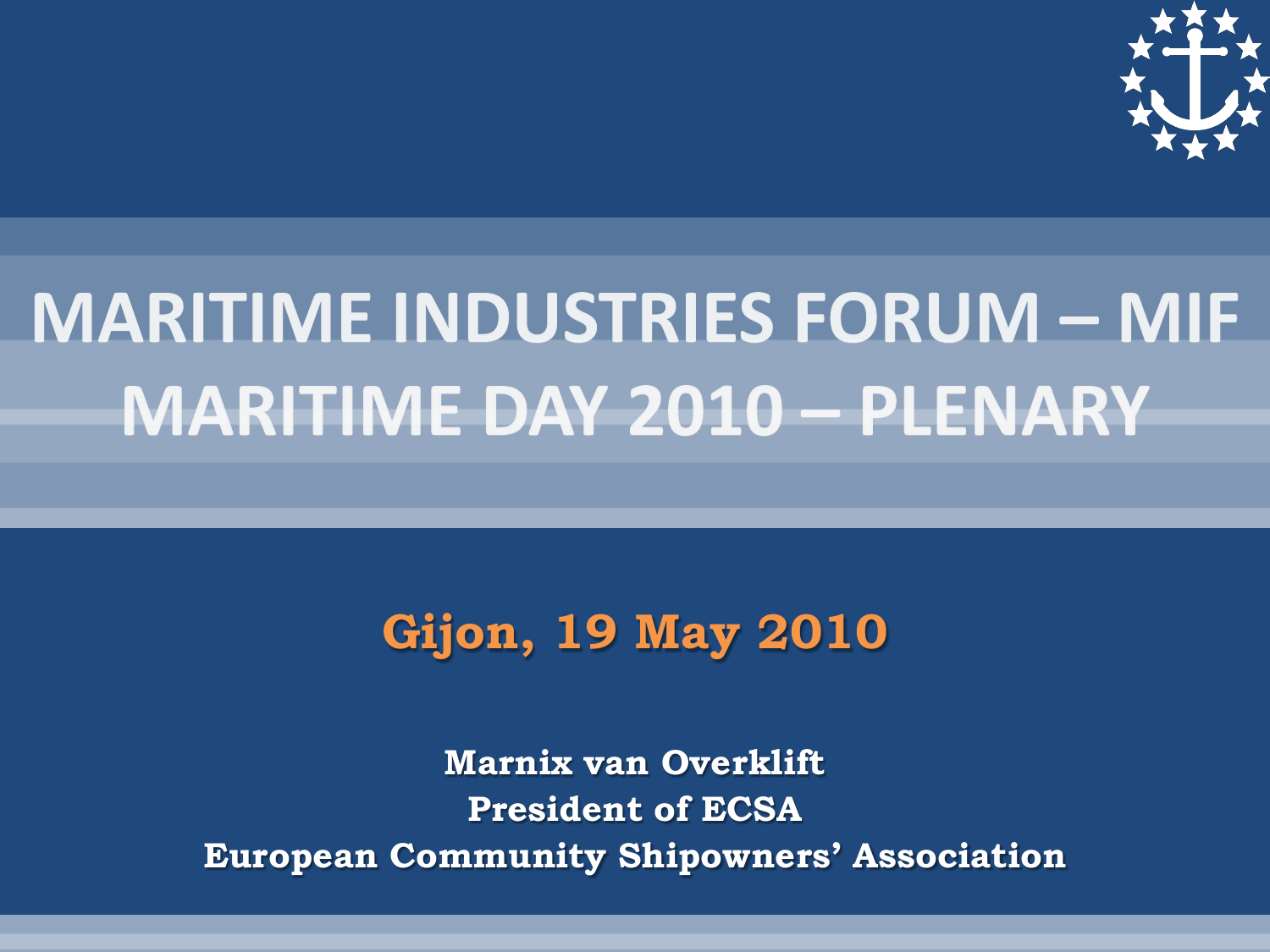# **MARITIME SHIPPIG SERVICES A GLOBAL INDUSTRY**



- **SERVICES ARE DE FACTO GLOBAL.**
- **THE MEANS OF PRODUCTION – THE SHIP – IS A UNIQUE FEATURE OF PERFECT GLOBAL MOBILITY.**
- **DIFFERENT GLOBAL REGISTERS CAN BE CHOSEN OFFERING DIFFERENT AND ATTRACTIVE TAXATION REGIMES.**
- **THE CAPITAL MARKET IS GLOBAL.**
- **THE LABOUR MARKET IS GLOBAL.**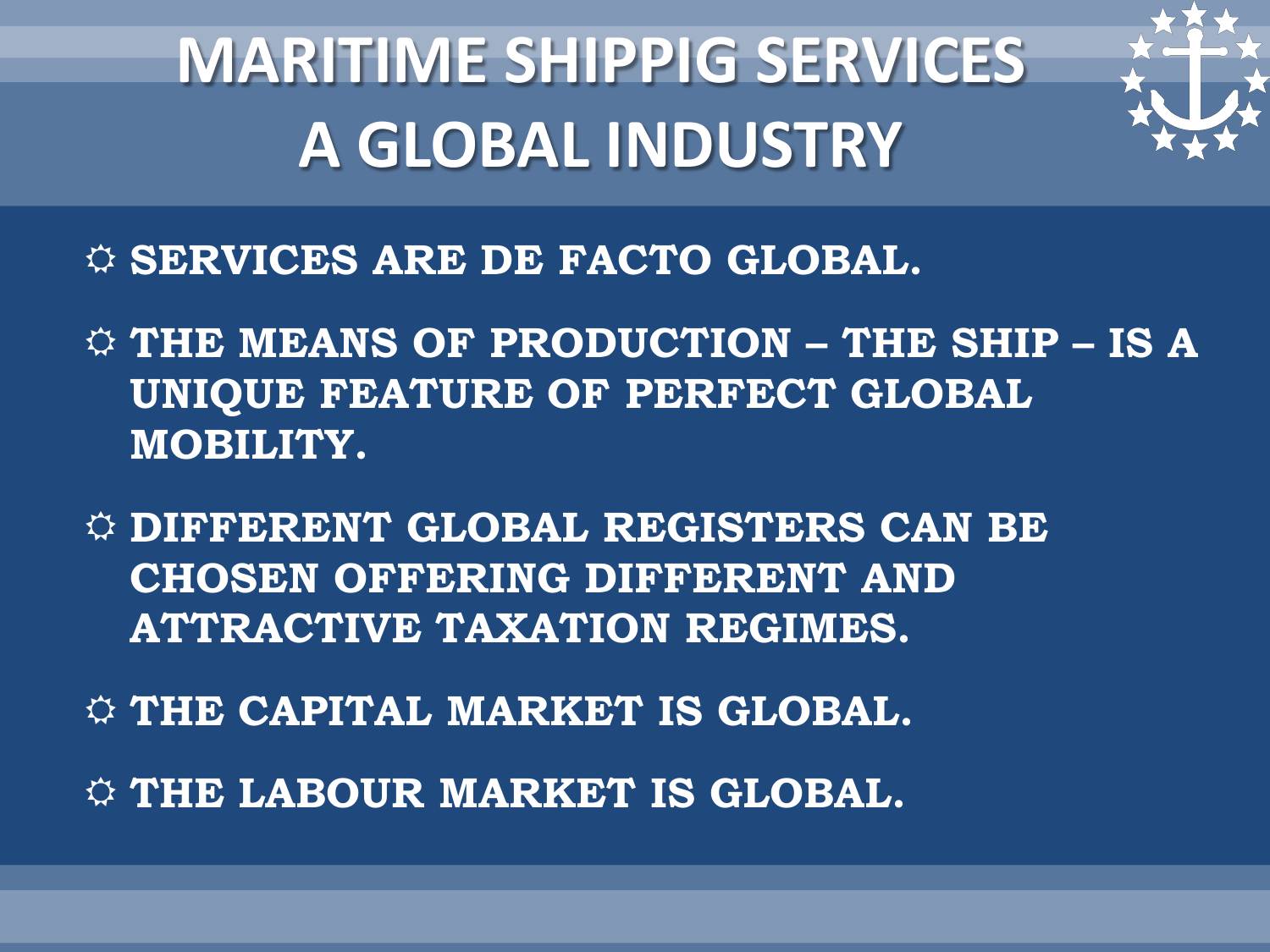# **MARITIME SAFETY III**



|                                                      | <b>Date of application as from</b>                                                                                                                    |
|------------------------------------------------------|-------------------------------------------------------------------------------------------------------------------------------------------------------|
| <b>Flag state compliance</b>                         | <b>18 June 2011</b>                                                                                                                                   |
| <b>Accident investigation</b>                        | <b>18 June 2011</b>                                                                                                                                   |
| <b>Port state control</b>                            | 1 January 2011                                                                                                                                        |
| <b>Vessel traffic monitoring</b>                     | 1 December 2010                                                                                                                                       |
| <b>Classification societies</b><br><b>Directive</b>  | <b>18 June 2011</b>                                                                                                                                   |
| <b>Classification societies</b><br><b>Regulation</b> | <b>18 June 2009</b>                                                                                                                                   |
| <b>Insurance of shipowners</b>                       | 1 January 2012                                                                                                                                        |
| <b>Athens Convention/Regulation</b>                  | Either from the date of the entry into force<br>of the Athens Convention for the<br>Community, and in any case from no later<br>than 31 December 2012 |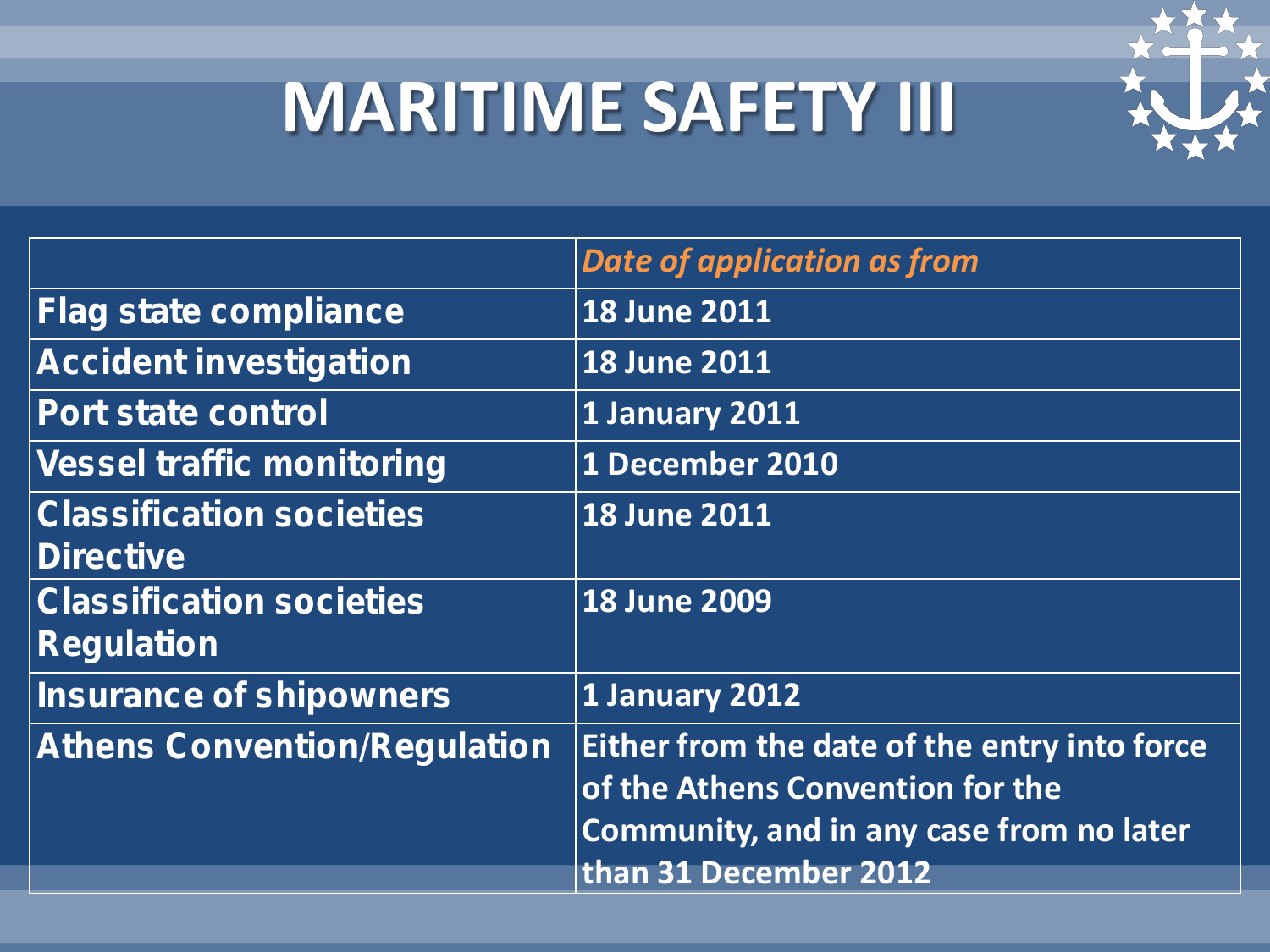**CLIMATE CHANGE (CO2) A VARIETY OF ACTIONS UNDER CONSIDERATION (AND APPLIED) – ECSA (3)**



**DISCUSSION IN IMO ON CO2 INDEXING:**

- **Energy Efficiency Design Index (EEDI)**
- **Energy Efficiency Operational Indicator (EEOI)**
- **Ship Efficency Management Plan (SEMP)**
- **COPENHAGEN TARGETS TO BE PERSUED IN IMO**

**GLOBAL APPROACH VIA IMO (SINE QUA NON)**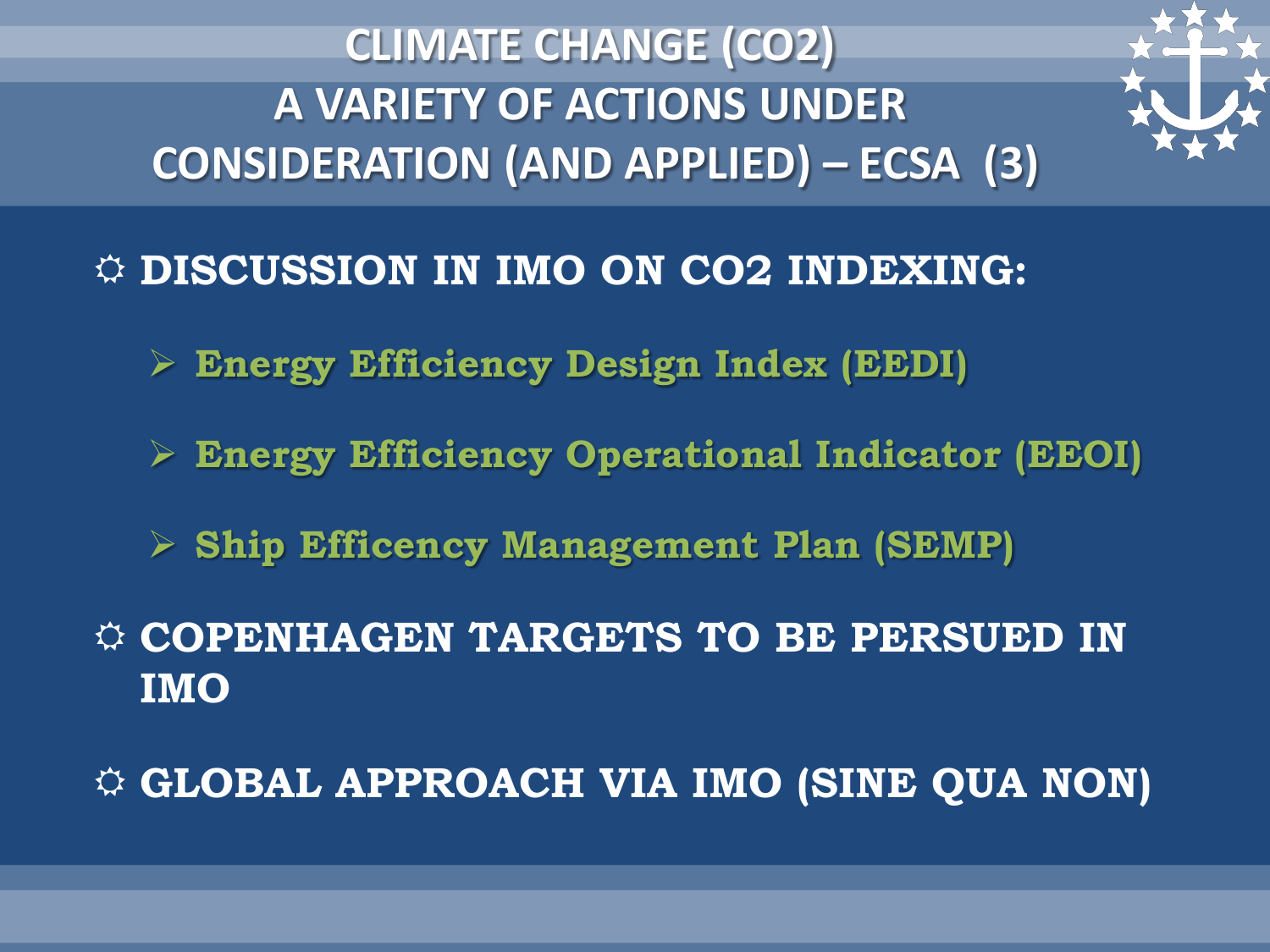# **MARPOL ANNEX VI OUTCOME OF IMO/ MEPC - ECSA**



#### **SULPHUR OXIDE (SOX)**

**SOX. AFTER INTENSE NEGOTIATION, UNANIMOUS AGREEMENT FOR THE FOLLOWING LIMITS, ON THE DATE SHOWN:**

- **2010 – EMISSION CONTROL AREA (ECA) LIMIT REDUCED TO 1%**
- **2012 – GLOBAL LIMIT REDUCED TO 3.5%**
- **2015 – ECA LIMIT REDUCED TO 0.1%**
- **2020 – GLOBAL LIMIT TO 0.5% BUT A REVIEW IN 2018 (WITH THE AUTHORITY TO DELAY IMPLEMENTATION) WILL DETERMINE IF THIS IS ACHIEVABLE.**
- **2025 – GLOBAL LIMIT TO 0.5% NOTWITHSTANDING THE RESULT OF THE 2018 REVIEW. COMPLIANCE CAN BE ACHIEVED BY ALTERNATIVE FUELS OR ABATEMENT EQUIPMENT.**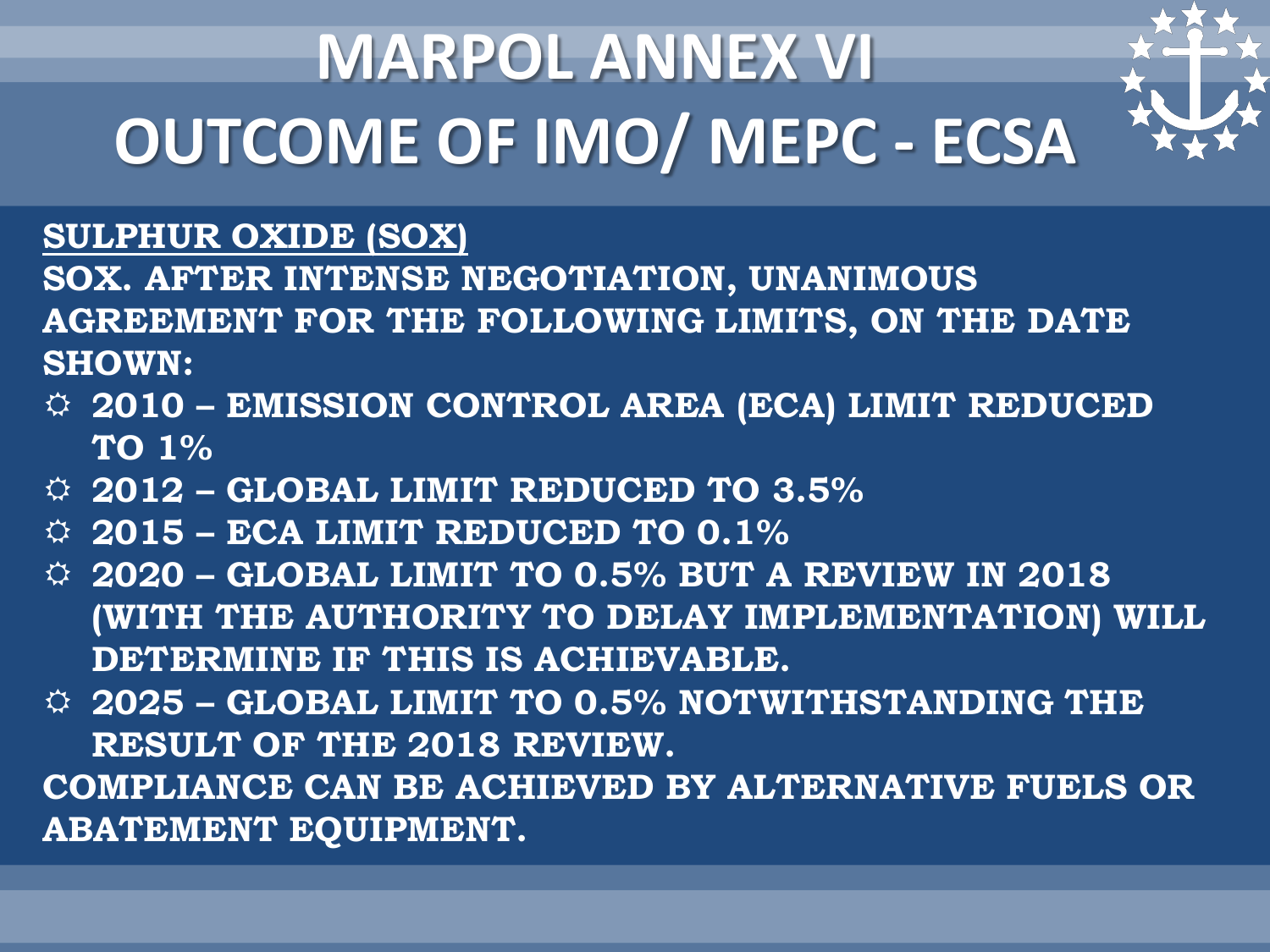

### **CONCLUSION – 0,1 % ECAs 2015**

- **ASSESSMENT OF FACTS AND CONSEQUENCES BY ECSA + COMMISSION + MEMBERS STATES**
- **DISCUSSIONS WITH THE RELEVANT COMMISSION SERVICES – DG TREN/ENV + MEMBERS STATES**
- **LOOKING FOR SOLUTIONS TO AVOID MODAL SHIFT FROM SEA TO ROAD RESULTING IN A CARDIAL ARREST OF TRAFFIC**
- **ECSA SUPPORTS CHANGE IN IMO OF 0,1% TO 0,5% (WIN-WIN ON EXTERNAL COSTS)**
- **CRITICAL MASS OF MEMBER STATES ESSENTIAL**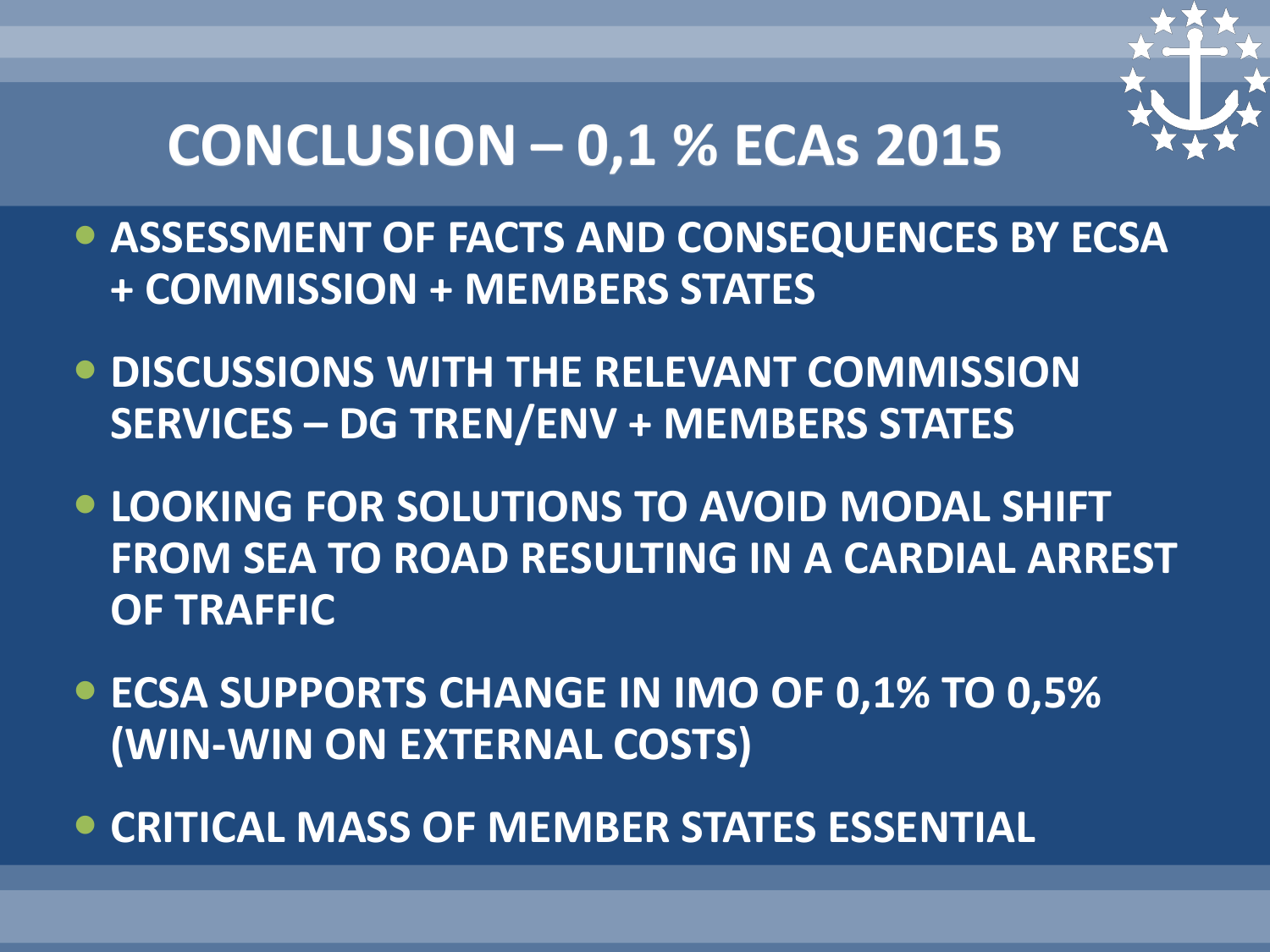



### **DIFFERENT PROMOTION CAMPAINGS**

### $\Leftrightarrow$  SHIPPING HIGHTECH INDUSTRY

### **MARITIME INDUSTRIES CAREER MAPPING**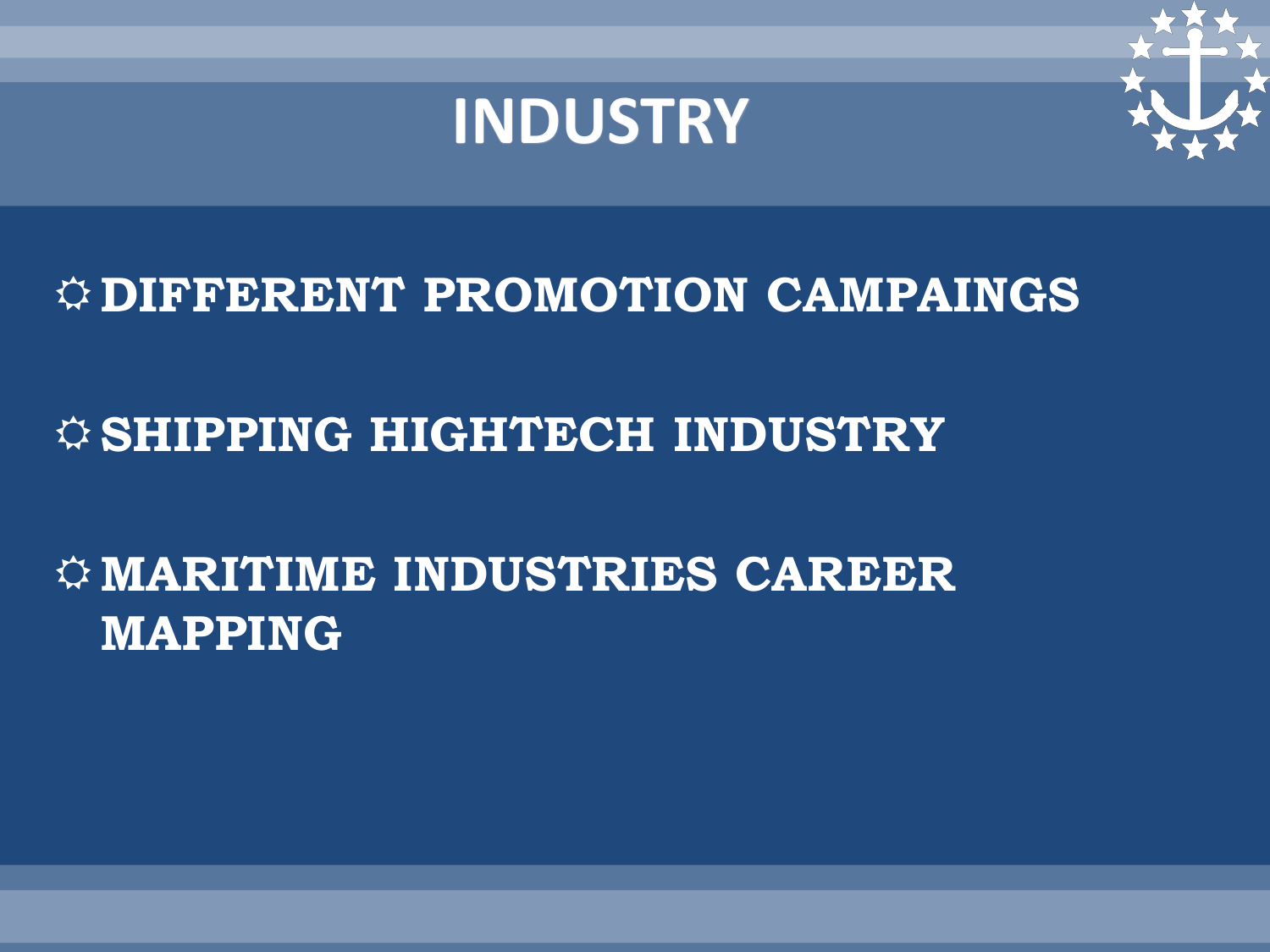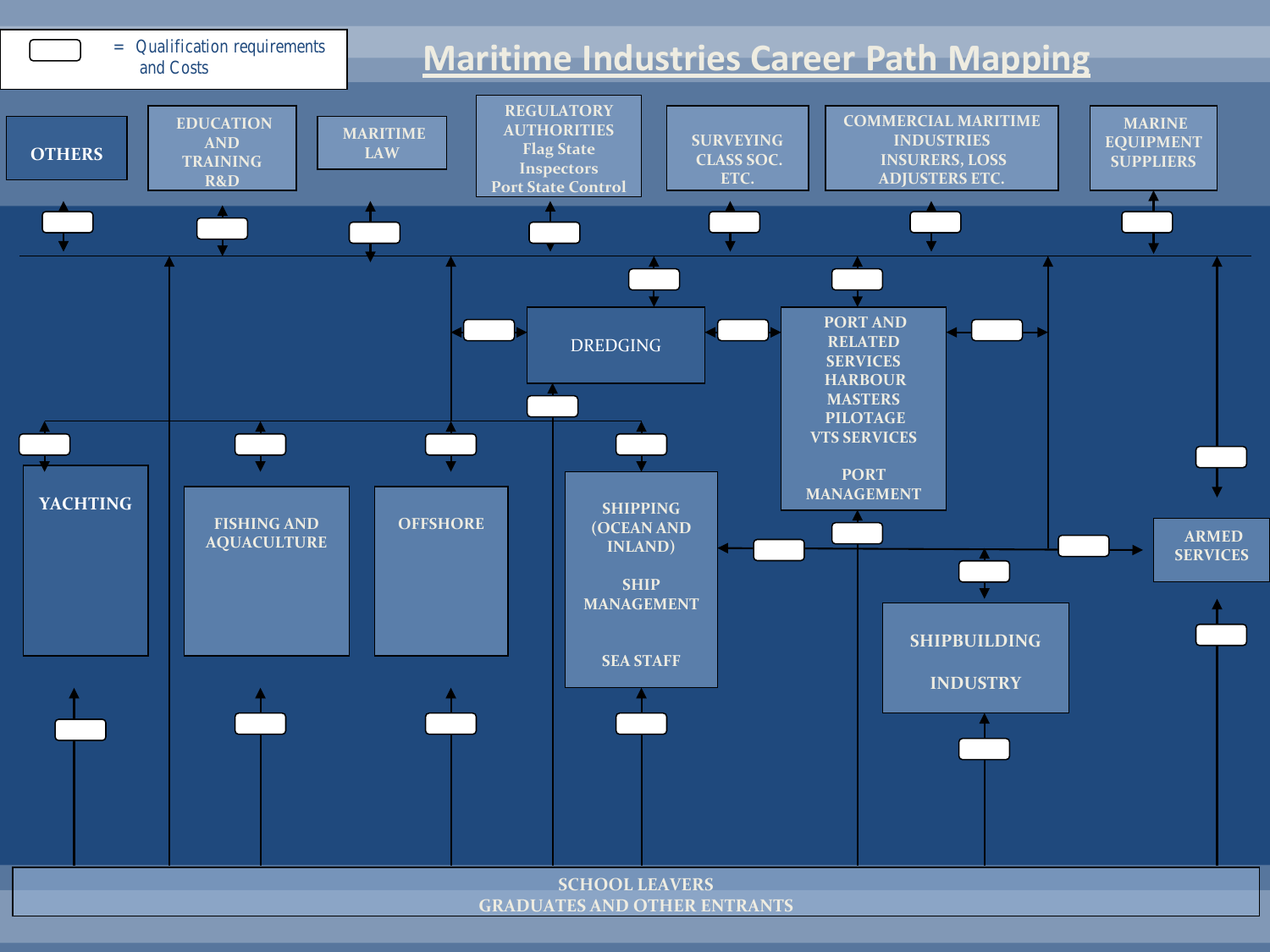### **WORK AGENDA**



**FOLLOW UP TO MARITIME TRANSPORT STARTEGY 2009-2018 OVERCAPACITY OF SHIPS NEW OPPORTUNITIES: SPECIFIC NICHES FOR SHIPBUILDING, NEW TECHNOLOGY (SHIPBUILDING/EQUIPMENT) TEN-T – WHITE PAPER ON TRANSPORT POLICY CO-MODALITY E-MARITIME ETC.**